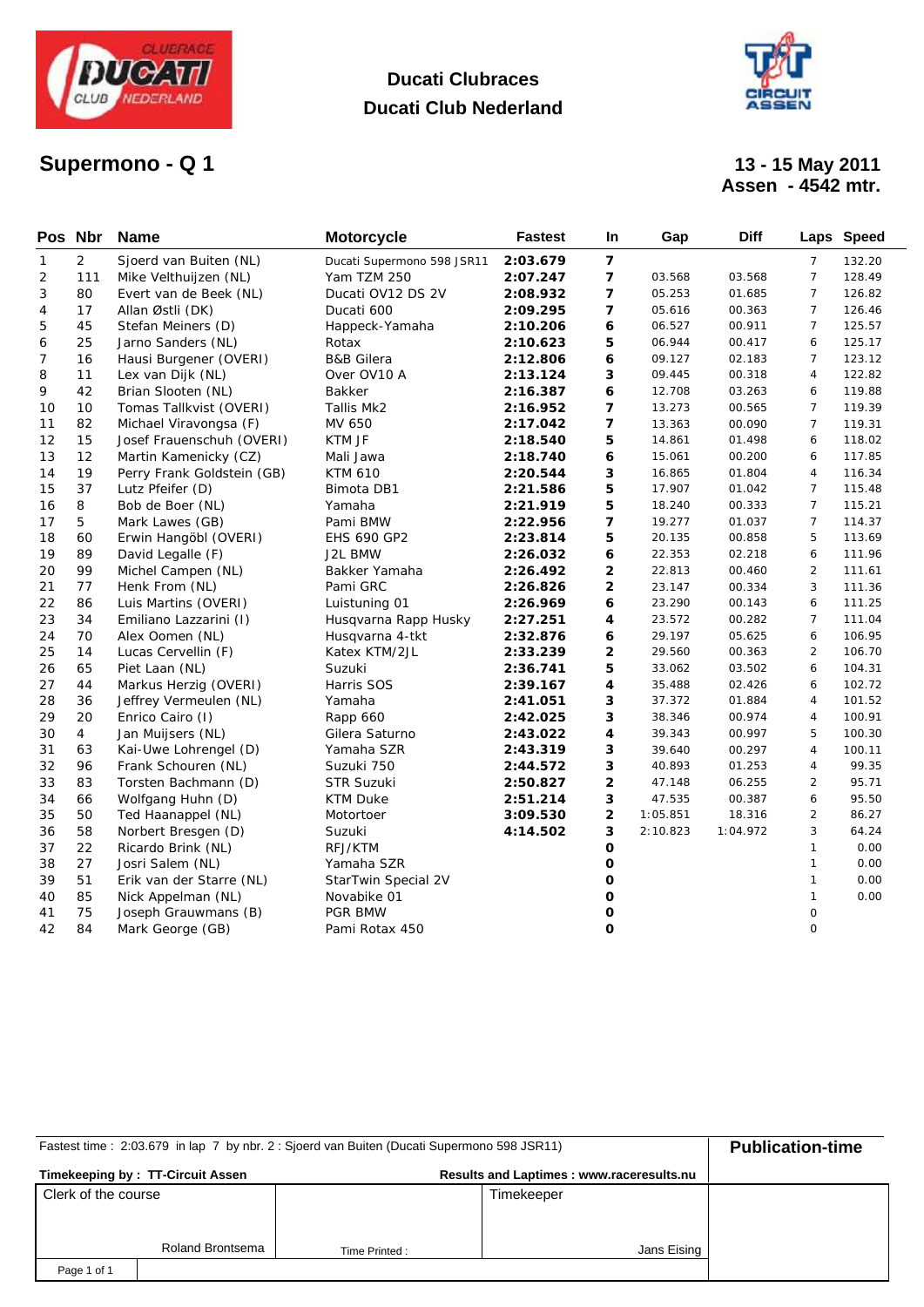



**Ducati Club Nederland**

# **13 - 15 May 2011**

### **Combined result after Q 2**

| Pos Nbr |                | <b>Name</b>                | Car                        | Qual-1   | Qual-2   | <b>Fastest</b> | Gap    |
|---------|----------------|----------------------------|----------------------------|----------|----------|----------------|--------|
| 1       | $7^{\circ}$    | Manfred Kehrmann (D)       | Pami-Bmw                   |          | 1:51.271 | 1:51.271       |        |
| 2       | 111            | Mike Velthuijzen (NL)      | Yam TZM 250                | 2:07.247 | 1:51.764 | 1:51.764       | 00.493 |
| 3       | 11             | Lex van Dijk (NL)          | Over OV10 A                | 2:13.124 | 1:51.799 | 1:51.799       | 00.528 |
| 4       | 80             | Evert van de Beek (NL)     | Ducati OV12 DS 2V          | 2:08.932 | 1:51.965 | 1:51.965       | 00.694 |
| 5       | $\overline{2}$ | Sjoerd van Buiten (NL)     | Ducati Supermono 598 JSR11 | 2:03.679 | 1:52.029 | 1:52.029       | 00.758 |
| 6       | 77             | Henk From (NL)             | Pami GRC                   | 2:26.826 | 1:53.027 | 1:53.027       | 01.756 |
| 7       | 42             | Brian Slooten (NL)         | Bakker                     | 2:16.387 | 1:53.063 | 1:53.063       | 01.792 |
| 8       | 45             | Stefan Meiners (D)         | Happeck-Yamaha             | 2:10.206 | 1:53.966 | 1:53.966       | 02.695 |
| 9       | 5              | Mark Lawes (GB)            | Pami BMW                   | 2:22.956 | 1:55.374 | 1:55.374       | 04.103 |
| 10      | 19             | Perry Frank Goldstein (GB) | <b>KTM 610</b>             | 2:20.544 | 1:56.012 | 1:56.012       | 04.741 |
| 11      | 34             | Emiliano Lazzarini (I)     | Husqvarna Rapp Husky       | 2:27.251 | 1:56.114 | 1:56.114       | 04.843 |
| 12      | 82             | Michael Viravongsa (F)     | MV 650                     | 2:17.042 | 1:56.277 | 1:56.277       | 05.006 |
| 13      | 14             | Lucas Cervellin (F)        | Katex KTM/2JL              | 2:33.239 | 1:56.494 | 1:56.494       | 05.223 |
| 14      | 20             | Enrico Cairo (I)           | Rapp 660                   | 2:42.025 | 1:56.632 | 1:56.632       | 05.361 |
| 15      | 25             | Jarno Sanders (NL)         | Rotax                      | 2:10.623 | 1:56.637 | 1:56.637       | 05.366 |
| 16      | 17             | Allan Østli (DK)           | Ducati 600                 | 2:09.295 | 1:56.677 | 1:56.677       | 05.406 |
| 17      | 99             | Michel Campen (NL)         | Bakker Yamaha              | 2:26.492 | 1:57.119 | 1:57.119       | 05.848 |
| 18      | 15             | Josef Frauenschuh (OVERI)  | KTM JF                     | 2:18.540 | 1:57.566 | 1:57.566       | 06.295 |
| 19      | 22             | Ricardo Brink (NL)         | RFJ/KTM                    |          | 1:57.854 | 1:57.854       | 06.583 |
| 20      | 10             | Tomas Tallkvist (OVERI)    | Tallis Mk2                 | 2:16.952 | 1:58.145 | 1:58.145       | 06.874 |
| 21      | 8              | Bob de Boer (NL)           | Yamaha                     | 2:21.919 | 1:58.741 | 1:58.741       | 07.470 |
| 22      | 36             | Jeffrey Vermeulen (NL)     | Yamaha                     | 2:41.051 | 2:00.159 | 2:00.159       | 08.888 |
| 23      | 51             | Erik van der Starre (NL)   | StarTwin Special 2V        |          | 2:00.413 | 2:00.413       | 09.142 |
| 24      | 16             | Hausi Burgener (OVERI)     | <b>B&amp;B</b> Gilera      | 2:12.806 | 2:00.613 | 2:00.613       | 09.342 |
| 25      | 86             | Luis Martins (OVERI)       | Luistuning 01              | 2:26.969 | 2:00.756 | 2:00.756       | 09.485 |
| 26      | 89             | David Legalle (F)          | J2L BMW                    | 2:26.032 | 2:01.150 | 2:01.150       | 09.879 |
| 27      | $\overline{4}$ | Jan Muijsers (NL)          | Gilera Saturno             | 2:43.022 | 2:01.400 | 2:01.400       | 10.129 |
| 28      | 44             | Markus Herzig (OVERI)      | Harris SOS                 | 2:39.167 | 2:01.468 | 2:01.468       | 10.197 |
| 29      | 84             | Mark George (GB)           | Pami Rotax 450             |          | 2:01.764 | 2:01.764       | 10.493 |
| 30      | 60             | Erwin Hangöbl (OVERI)      | EHS 690 GP2                | 2:23.814 | 2:01.768 | 2:01.768       | 10.497 |
| 31      | 85             | Nick Appelman (NL)         | Novabike 01                |          | 2:01.808 | 2:01.808       | 10.537 |
| 32      | 12             | Martin Kamenicky (CZ)      | Mali Jawa                  | 2:18.740 | 2:01.913 | 2:01.913       | 10.642 |
| 33      | 27             | Josri Salem (NL)           | Yamaha SZR                 |          | 2:02.799 | 2:02.799       | 11.528 |
| 34      | 37             | Lutz Pfeifer (D)           | Bimota DB1                 | 2:21.586 | 2:02.916 | 2:02.916       | 11.645 |
| 35      | 75             | Joseph Grauwmans (B)       | PGR BMW                    |          | 2:03.700 | 2:03.700       | 12.429 |
| 36      | 65             | Piet Laan (NL)             | Suzuki                     | 2:36.741 | 2:06.400 | 2:06.400       | 15.129 |
| 37      | 96             | Frank Schouren (NL)        | Suzuki 750                 | 2:44.572 | 2:08.360 | 2:08.360       | 17.089 |
| 38      | 74             | Thomas Stiewe (D)          | GRC-BMW                    |          | 2:09.404 | 2:09.404       | 18.133 |
| 39      | 66             | Wolfgang Huhn (D)          | <b>KTM Duke</b>            | 2:51.214 | 2:12.671 | 2:12.671       | 21.400 |
| 40      | 69             | Marco Winkelaar (NL)       | GRC                        |          | 2:14.046 | 2:14.046       | 22.775 |
| 41      | 70             | Alex Oomen (NL)            | Husqvarna 4-tkt            | 2:32.876 | 2:15.121 | 2:15.121       | 23.850 |
| 42      | 50             | Ted Haanappel (NL)         | Motortoer                  | 3:09.530 | 2:15.899 | 2:15.899       | 24.628 |
| 43      | 83             | Torsten Bachmann (D)       | STR Suzuki                 | 2:50.827 | 2:18.034 | 2:18.034       | 26.763 |
| 44      | 63             | Kai-Uwe Lohrengel (D)      | Yamaha SZR                 | 2:43.319 | 2:25.876 | 2:25.876       | 34.605 |

Fastest time : 1:51.271 in lap 8 by nbr. 7 : Manfred Kehrmann (Pami-Bmw) **Publication-time Timekeeping by : TT-Circuit Assen Results and Laptimes : www.raceresults.nu** Clerk of the course **Timekeeper** Timekeeper Roland Brontsema Jans Eising Page 1 of 2 Time Printed :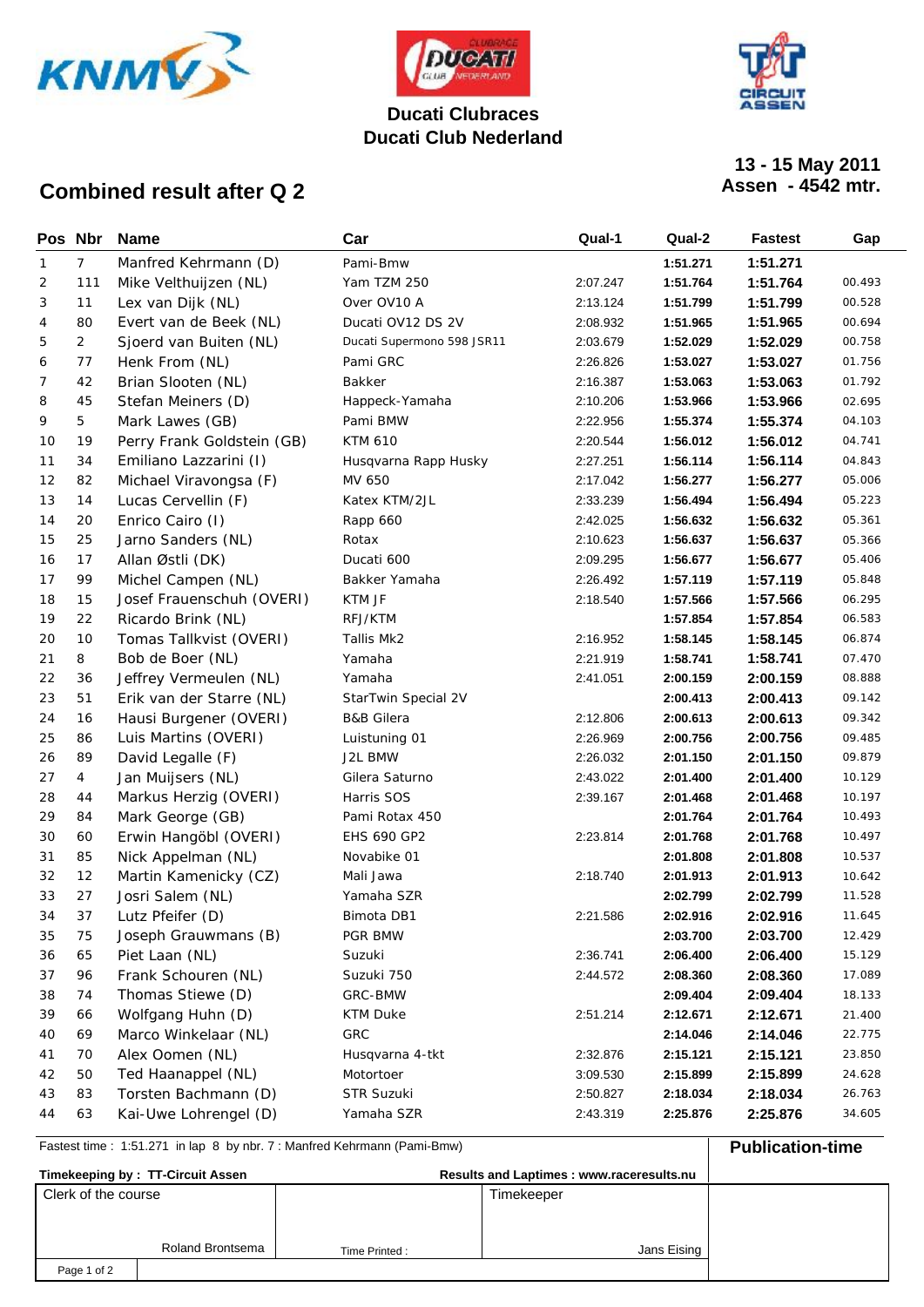



#### **Ducati Clubraces Ducati Club Nederland**



# **13 - 15 May 2011**

# **Combined result after Q 2**

| Pos Nbr | Name                | Car    | Qual-1   | Qual-2   | <b>Fastest</b> | Gap    |
|---------|---------------------|--------|----------|----------|----------------|--------|
| 45 58   | Norbert Bresgen (D) | Suzuki | 4:14.502 | 2:28.997 | 2:28.997       | 37.726 |

| Fastest time: 1:51.271 in lap 8 by nbr. 7: Manfred Kehrmann (Pami-Bmw) | <b>Publication-time</b> |               |             |  |
|------------------------------------------------------------------------|-------------------------|---------------|-------------|--|
| Timekeeping by: TT-Circuit Assen                                       |                         |               |             |  |
| Clerk of the course                                                    |                         |               | Timekeeper  |  |
|                                                                        |                         |               |             |  |
|                                                                        | Roland Brontsema        | Time Printed: | Jans Eising |  |
| Page 2 of 2                                                            |                         |               |             |  |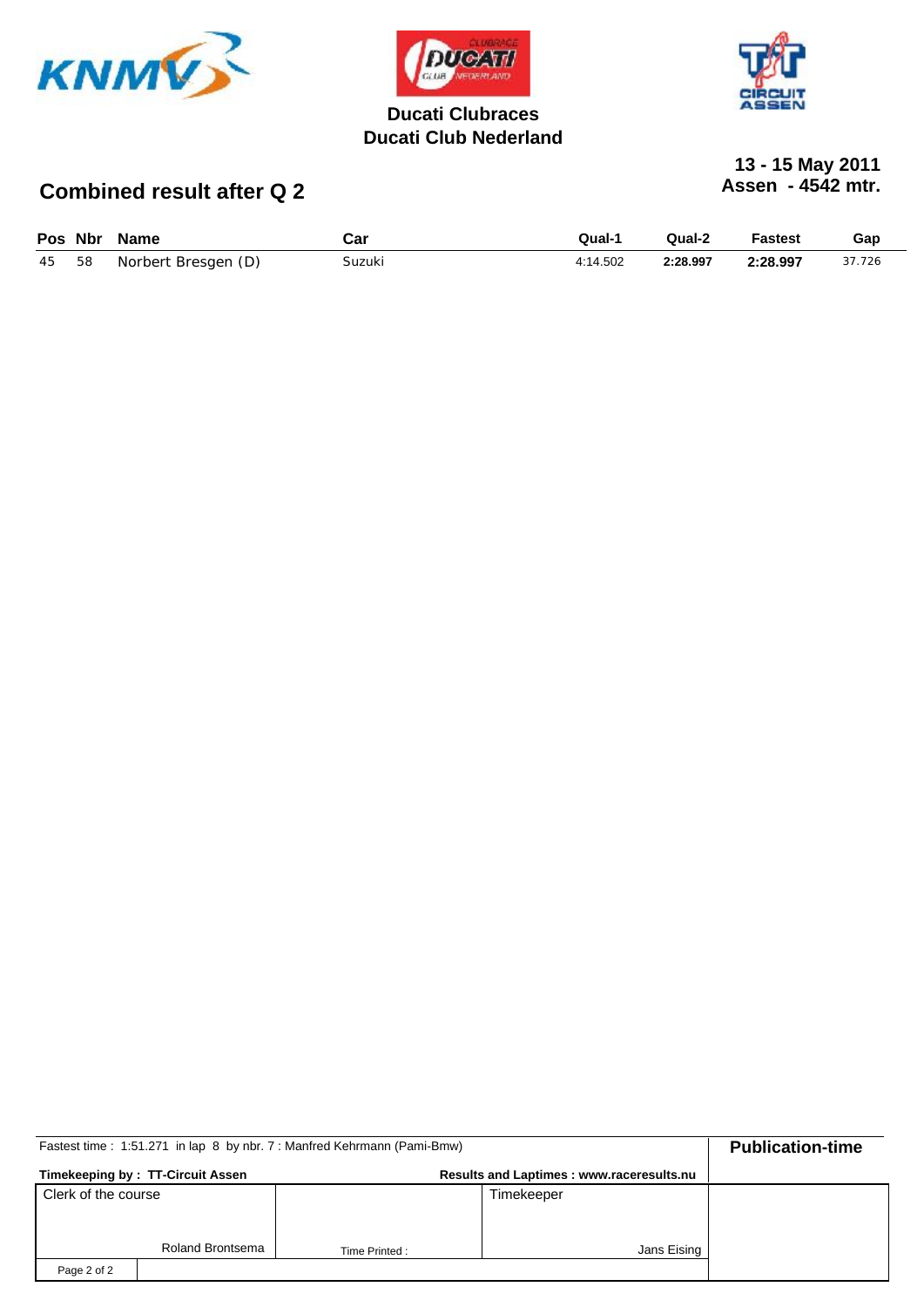

## **Classics - Supermono Race 1**



### **Ducati Clubraces Ducati Club Nederland**



**Assen - 4542 mtr. 13 - 15 May 2011**

|                |                | Pos Nbr Name               | <b>Motorcycle</b>         | Gap           | <b>Total time</b> | <b>Fastest</b> | <b>In</b>      | Avg.<br>Speed |
|----------------|----------------|----------------------------|---------------------------|---------------|-------------------|----------------|----------------|---------------|
| $\mathbf{1}$   | 11             | Lex van Dijk (NL)          | Over OV10 A               | -- 12 laps -- | 23:10.982         | 1:51.262       | 9              | 141.06        |
| $\overline{2}$ | 45             | Stefan Meiners (D)         | Happeck-Yamaha            | 00.970        | 23:11.952         | 1:51.510       | 9              | 140.96        |
| 3              | 80             | Evert van de Beek (NL)     | Ducati OV12 DS 2V         | 01.131        | 23:12.113         | 1:51.544       | 9              | 140.94        |
| 4              | 17             | Allan Østli (DK)           | Ducati 600                | 28.646        | 23:39.628         | 1:54.643       | 9              | 138.21        |
| 5              | 15             | Josef Frauenschuh (OVERI)  | KTM JF                    | 38.527        | 23:49.509         | 1:55.137       | 10             | 137.25        |
| 6              | 77             | Henk From (NL)             | Pami GRC                  | 41.881        | 23:52.863         | 1:55.879       | 10             | 136.93        |
| 7              | 14             | Lucas Cervellin (F)        | Katex KTM/2JL             | 50.219        | 24:01.201         | 1:56.654       | 6              | 136.14        |
| 8              | 19             | Perry Frank Goldstein (GB) | <b>KTM 610</b>            | 1:05.799      | 24:16.781         | 1:55.760       | 9              | 134.69        |
| 9              | 34             | Emiliano Lazzarini (I)     | Husqvarna Rapp Husky      | 1:07.748      | 24:18.730         | 1:58.499       | 6              | 134.51        |
| 10             | 8              | Bob de Boer (NL)           | Yamaha                    | 1:20.716      | 24:31.698         | 1:57.109       | 9              | 133.32        |
| 11             | $\overline{7}$ | Manfred Kehrmann (D)       | Pami-Bmw                  | 1:31.681      | 24:42.663         | 1:58.858       | $\overline{2}$ | 132.33        |
| 12             | 27             | Josri Salem (NL)           | Yamaha SZR                | 1:34.424      | 24:45.406         | 2:00.274       | 9              | 132.09        |
| 13             | 22             | Ricardo Brink (NL)         | RFJ/KTM                   | 1:37.336      | 24:48.318         | 1:59.043       | 12             | 131.83        |
| 14             | 86             | Luis Martins (POR)         | Luistuning 01             | 1:40.419      | 24:51.401         | 1:59.176       | 8              | 131.56        |
| 15             | 44             | Markus Herzig (OVERI)      | Harris SOS                | 1:41.391      | 24:52.373         | 2:00.189       | 10             | 131.47        |
| 16             | 37             | Lutz Pfeifer (D)           | Bimota DB1                | 1:41.740      | 24:52.722         | 2:01.460       | $\overline{2}$ | 131.44        |
| 17             | 12             | Martin Kamenicky (CZ)      | Mali Jawa                 | 1:46.487      | 24:57.469         | 1:59.941       | 12             | 131.03        |
| 18             | 85             | Nick Appelman (NL)         | Novabike 01               | 1:47.983      | 24:58.965         | 1:59.167       | 8              | 130.89        |
| 19             | 36             | Jeffrey Vermeulen (NL)     | Yamaha                    | 1:58.473      | 25:09.455         | 1:58.835       | 10             | 129.99        |
| 20             | 111            | Mike Velthuijzen (NL)      | Yam TZM 250               | -- 11 laps -- | 21:18.920         | 1:51.594       | 9              | 140.63        |
| 21             | 84             | Mark George (GB)           | Pami Rotax 450            | 1:13.930      | 22:32.850         | 1:56.798       | 9              | 132.95        |
| 22             | 60             | Erwin Hangöbl (OVERI)      | <b>EHS 690 GP2</b>        | 1:57.929      | 23:16.849         | 2:03.335       | 10             | 128.76        |
| 23             | 99             | Michel Campen (NL)         | Bakker Yamaha             | 1:58.333      | 23:17.253         | 1:59.356       | 10             | 128.72        |
| 24             | 5              | Mark Lawes (GB)            | Pami BMW                  | 2:05.784      | 23:24.704         | 2:00.716       | 10             | 128.04        |
| 25             | 10             | Tomas Tallkvist (OVERI)    | Tallis Mk2                | 2:07.860      | 23:26.780         | 2:02.277       | 10             | 127.85        |
| 26             | $\overline{4}$ | Jan Muijsers (NL)          | Gilera Saturno            | 2:36.861      | 23:55.781         | 2:00.372       | 11             | 125.27        |
| 27             | 75             | Joseph Grauwmans (B)       | PGR BMW                   | 2:39.807      | 23:58.727         | 2:03.019       | 11             | 125.01        |
| 28             | 66             | Wolfgang Huhn (D)          | <b>KTM Duke</b>           | 3:42.321      | 25:01.241         | 2:11.950       | 11             | 119.80        |
| 29             | 70             | Alex Oomen (NL)            | Husqvarna 4-tkt           | 3:43.469      | 25:02.389         | 2:13.058       | $\overline{4}$ | 119.71        |
| 30             | 82             | Michael Viravongsa (F)     | MV 650                    | -- 10 laps -- | 20:31.176         | 1:56.849       | 9              | 132.80        |
| 31             | 74             | Thomas Stiewe (D)          | GRC-BMW                   | 2:29.218      | 23:00.394         | 2:08.585       | 6              | 118.45        |
| 32             | 83             | Torsten Bachmann (D)       | STR Suzuki                | 3:02.949      | 23:34.125         | 2:16.150       | $\overline{7}$ | 115.62        |
| 33             | 50             | Ted Haanappel (NL)         | Motortoer                 | 4:21.199      | 24:52.375         | 2:23.861       | 5              | 109.56        |
| 34             | 89             | David Legalle (F)          | J2L BMW                   | -- 9 laps --  | 19:21.582         | 2:02.345       | 9              | 126.68        |
| 35             | 25             | Jarno Sanders (NL)         | Rotax                     | -- 7 laps --  | 14:36.422         | 1:57.332       | 6              | 130.59        |
| 36             | 65             | Piet Laan (NL)             | Suzuki                    | 1:21.223      | 15:57.645         | 2:02.960       | 6              | 119.52        |
| 37             | 63             | Kai-Uwe Lohrengel (D)      | Yamaha SZR                | 2:05.756      | 16:42.178         | 2:17.328       | $\overline{7}$ | 114.20        |
| 38             | 69             | Marco Winkelaar (NL)       | <b>GRC</b>                | 8:58.274      | 23:34.696         | 4:33.688       | 3              | 80.90         |
| 39             | 20             | Enrico Cairo (I)           | Rapp 660                  | -- 6 laps --  | 12:21.538         | 1:57.296       | 6              | 132.30        |
| 40             | 51             | Erik van der Starre (NL)   | StarTwin Special 2V       | 17.578        | 12:39.116         | 2:00.451       | 6              | 129.23        |
| 41             | 96             | Frank Schouren (NL)        | Suzuki 750                | -- 4 laps --  | 9:20.254          | 2:15.406       | $\overline{4}$ | 116.74        |
| 42             | 16             | Hausi Burgener (OVERI)     | <b>B&amp;B Gilera</b>     | -- 2 laps --  | 4:30.866          | 2:11.045       | $\overline{2}$ | 120.73        |
| 43             | 42             | Brian Slooten (NL)         | Bakker                    | -- 1 laps --  | 2:09.782          | 2:07.903       | $\mathbf{1}$   | 125.98        |
| 44             | 2              | Sjoerd van Buiten (NL)     | Ducati Supermono 598 JSR1 |               |                   |                | $\mathbf 0$    |               |

|     | <b>Summary Best Laptimes</b> |             |       |                    |    |            |
|-----|------------------------------|-------------|-------|--------------------|----|------------|
| Nbr | Name / Team name             | Car         | Class | Fastest<br>-aptime | In | Speed      |
|     | Lex van Dijk                 | Over OV10 A | Mono  | 1:51.262           |    | 146.96 kph |

| Fastest time: 1:51.262 in lap 9 by nbr. 11: Lex van Dijk (Over OV10 A) | <b>Publication-time</b> |               |             |  |
|------------------------------------------------------------------------|-------------------------|---------------|-------------|--|
| Timekeeping by: TT-Circuit Assen                                       |                         |               |             |  |
| Clerk of the course                                                    |                         |               | Timekeeper  |  |
|                                                                        |                         |               |             |  |
|                                                                        |                         |               |             |  |
|                                                                        | <b>Roland Brontsema</b> | Time Printed: | Jans Eising |  |
| Page 1 of 2                                                            |                         |               |             |  |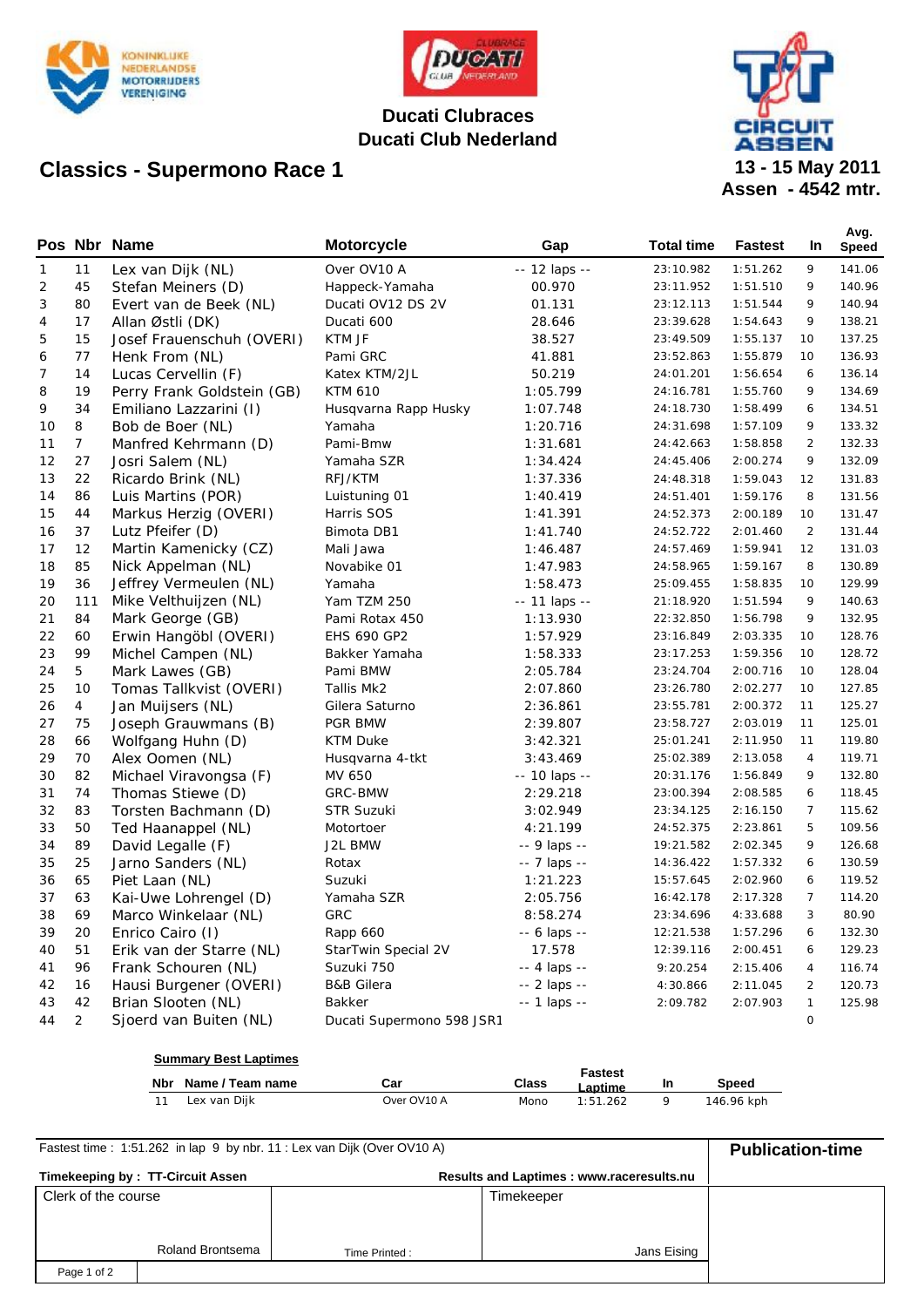



**Ducati Clubraces Ducati Club Nederland**



## **Classics - Supermono Race 1**

Rijder 36: Penalty 20 sec. Inhalen onder geel

| Fastest time: 1:51.262 in lap 9 by nbr. 11: Lex van Dijk (Over OV10 A) | <b>Publication-time</b> |               |             |  |
|------------------------------------------------------------------------|-------------------------|---------------|-------------|--|
| Timekeeping by: TT-Circuit Assen                                       |                         |               |             |  |
| Clerk of the course                                                    |                         |               | Timekeeper  |  |
|                                                                        |                         |               |             |  |
|                                                                        | Roland Brontsema        | Time Printed: | Jans Eising |  |
| Page 2 of 2                                                            |                         |               |             |  |